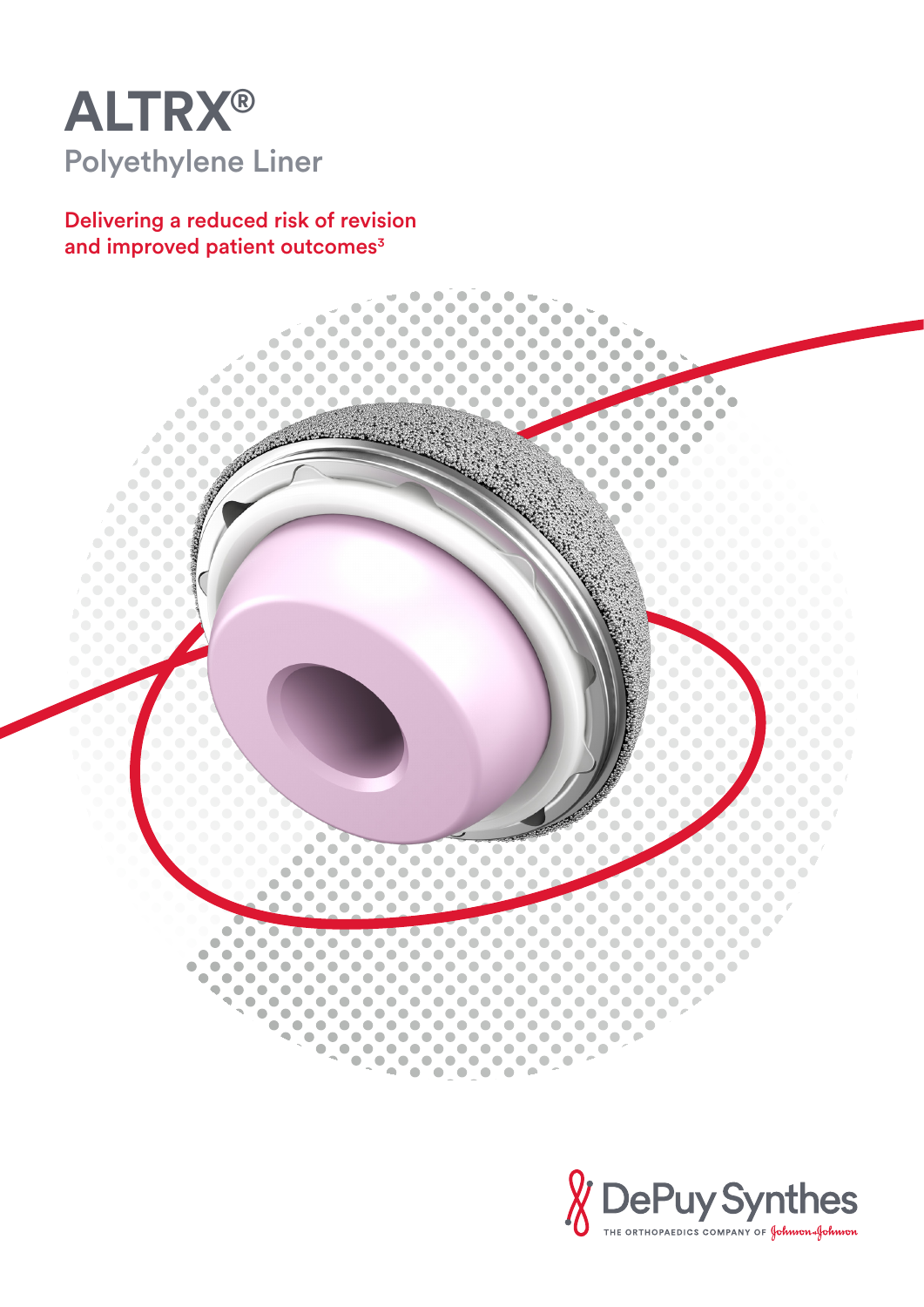# **ALTRX®** Polyethylene Liner

ALTRX Polyethylene Liners are manufactured following the ALTRALINK™ process, a specific material enhancement that optimises the balance between wear resistance, mechanical integrity, and oxidative stability.

- RAM extrusion
- 7.5 MRads
- Heated above melting point to eliminate free radicals (Argon Convection)
- Annealed to eliminate free radicals
- Machined
- Gas plasma sterilised

Manufactured using base resin bar stock GUR 1020 and then moderately cross linked at 7.5 MRads resulting in a material that increases wear resistance while improving mechanical integrity.<sup>1</sup>



Remelted and annealed in an Argon Convection oven to consistently eliminate free radicals and enhance mechanical properties.<sup>1</sup>

Laboratory testing of ALTRX® mechanical properties and wear rates demonstrates:

- ALTRX has improved wear resistance and equivalent or improved mechanical properties compared to MARATHON® Cross-Linked Polyethylene.<sup>1</sup>
- The wear behaviour is improved by 50% compared to MARATHON Cross-Linked Polyethylene and by 92% compared to conventional UHMWPE.1

### **Third-Generation Medium Cross-Linked Polyethylene Demonstrates Very Low Wear in Total Hip Arthroplasty.2**

Jalali O, Scudday T, Fickenscher MC, Barnett S, Gorab R Arthroplasty Today. 2020 Jun 2;6(3):316-321.

**Background:** Cross-linked polyethylene (XLPE) liners have shown lower wear rates than conventional polyethylene liners in total hip arthroplasty. The primary aim of our study was to report our most recent analysis of wear rates and clinical outcomes of a third-generation XLPE liner. Secondary aims were to investigate the rate of adverse events related to mechanical failure or oxidation of this liner.

**Methods:** A series of 266 total hip arthroplasties using a specific XLPE liner were retrospectively reviewed. Radiographs were examined to determine linear and volumetric wear rates and presence of osteolysis. Clinical outcomes, revision rates, mechanical failures, and risk factors for accelerated polyethylene wear were additionally investigated.

**Results:** The mean age at the time of surgery was 65.8 years and the mean follow up was 5.5 years. The mean linear wear rate was 0.003 mm/year and the mean volumetric wear rate was 0.42 mm<sup>3</sup>/year, and there was no evidence of osteolysis. Harris hip scores increased from 50.9 preoperatively to 96.0 at the latest follow-up. The revision rate was 0.4%, with no liner rim fractures and no liner dissociations/loosenings. Femoral head material, head size, age, body mass index, and time since implantation had no effect on wear rates.

**Conclusion:** Wear rates for this third-generation XLPE liner were low at mid-term follow up, and no adverse sequelae of oxidation or deleterious mechanical properties were observed. This remained true regardless of femoral head size and material or patient age and body mass index. Further analysis will be necessary to ensure continued wear resistance, oxidative stability, and mechanical strength at long-term follow up.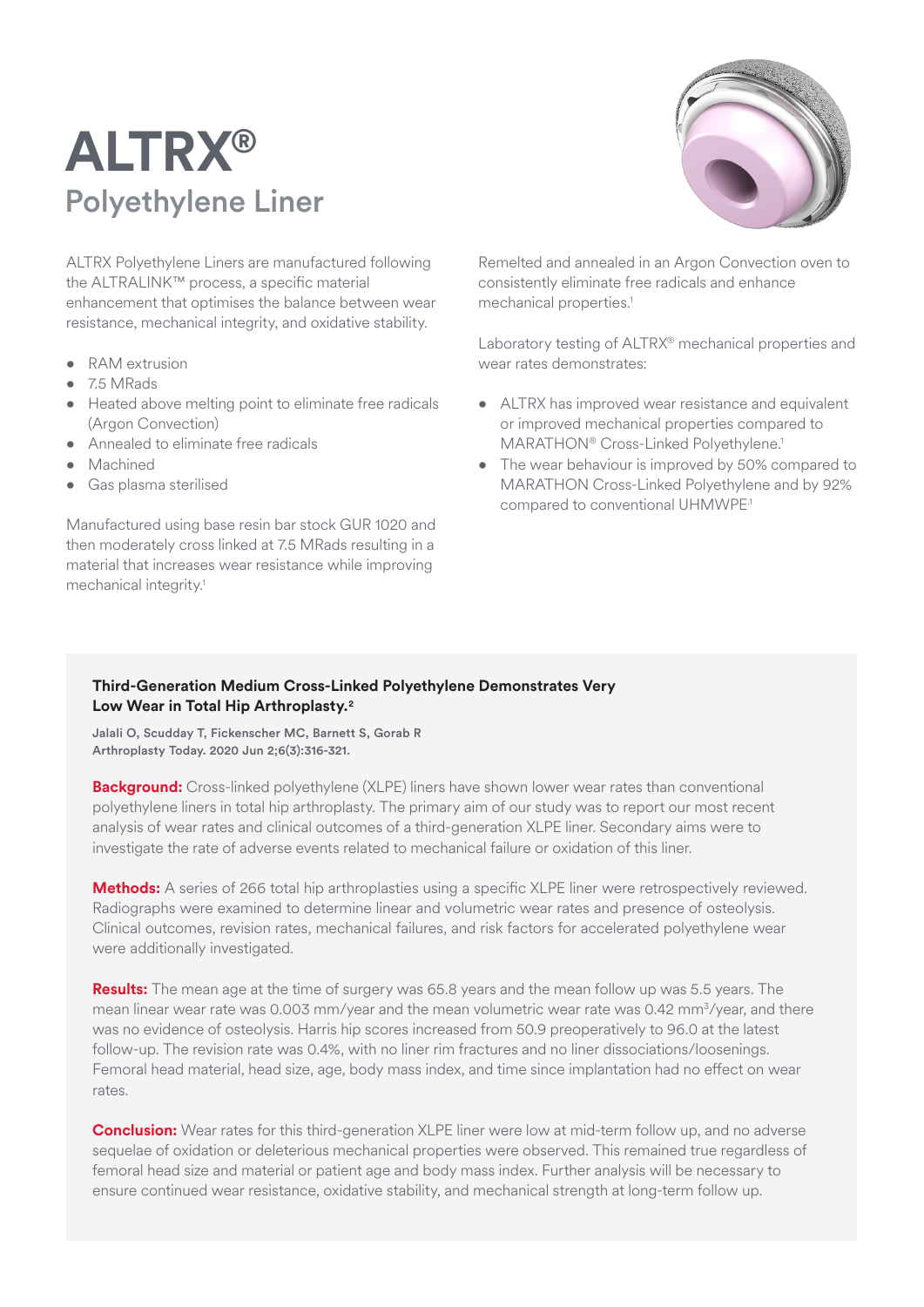### **NJR Data Review of the ALTRX Polyethylene Liner3**

A recent report completed by the UK NJR details the results on 41,223 ALTRX Polyethylene Liner implantations, compared to all other cementless cups on the NJR (N=599,826). The cumulative revision rate (CRR) for the ALTRX Polyethylene Liner is 1.9% (1.6% - 2.7%) at 9 years. This is statistically significantly lower than the 9 year CRR for all other cementless cups on the NJR of 3.0% (2.9% - 3.0%). The adjusted HR is 0.81 (0.74, 0.89) p<0.001, indicating a 19% reduced risk of revision when compared to all other cementless cups on the NJR. The PROMs for the ALTRX Polyethylene Liner show a statistically significant adjusted health gain at six months as measured by the OHS, EQ-5D and EQ-VAS (all p<0.001) when compared to all other cementless cups on the NJR.



Endpoint: All Reasons for Revision (Excluding Metal-on-Metal).

## **Key Messages**

### ALTRX Polyethylene Liner has shown when  $\blacksquare$

- **• 19% reduced risk** of revision (HR 0.81 (0.74, 0.89) p<0.001).<sup>3</sup> When compared to all other cementless hips on the NJR.
- A **statistically significant adjusted health gain** at six months as measured by the Oxford Hip Score, EQ-5D and EQ-VAS (all  $p$ <0.001).<sup>3</sup> When compared to all other cementless hips on the NJR.
- A **low revision rate of 0.4%** at a mean follow up of 5.5 years, with no liner rim fractures and no liner dissociations/loosenings.2